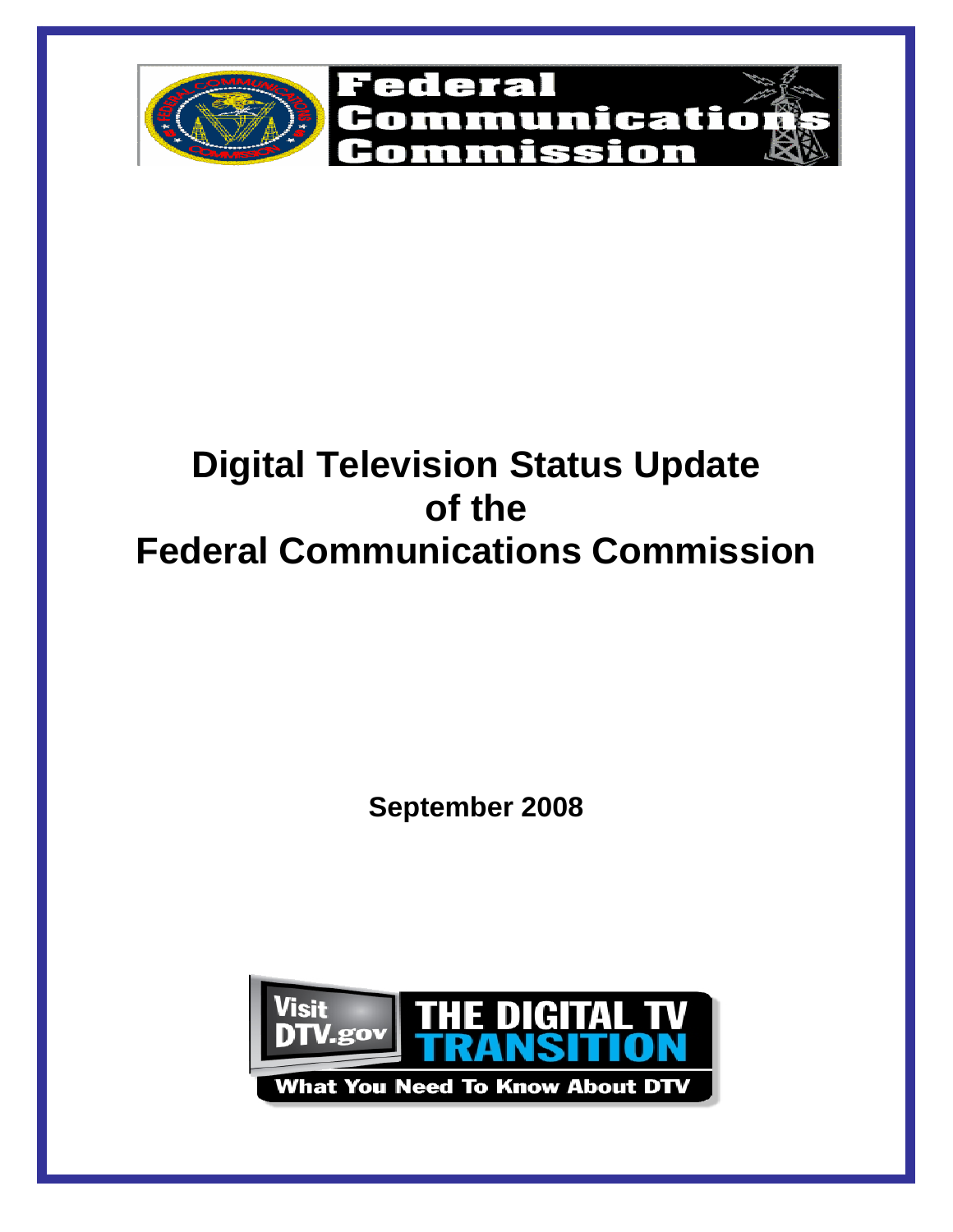### **INTRODUCTION**

This fifth DTV monthly report highlights the Federal Communication Commission's activities as of August 31, 2008. The full reports and lists of stations are available upon request.

The Commission has three primary areas of focus: (1) developing policies and technical rules to ensure a smooth transition for broadcast stations and minimize the burden placed on consumers; (2) enforcement of DTV-related Commission rules to protect consumers; and (3) coordinating and conducting consumer education outreach on the DTV transition. The Commission is devoting significant resources in each of these areas to facilitate a smooth transition. Those efforts are summarized below and included in the various attachments.

## **UPDATE ON FULL-POWER BROADCASTERS' TRANSITION TO DIGITAL**

With regard to our efforts to prepare full-power broadcasters for the end of the transition, the Commission has in place the necessary rules to allow broadcasters to construct digital facilities. Additionally, each station is required to file Form 387 indicating the current status of construction of its post-transition facility and to update its Form 387 filing to convey changes in status as warranted. It is important to note that application and build out status for stations changes daily. The following chart provides a summary of the current status of full-power television broadcast stations at the final five months of the DTV transition. A full list of stations is available upon request.

In the month of August, 10 stations completed construction of their post-transition digital facilities. Thus, as noted in line 2 of the chart below, 1,012 stations indicated that they were completely finished with their DTV transition. In other words, those stations are on their final post-transition channel, have completed construction, and are operating their authorized post-transition digital facility.

On August 18, 2008, the Media Bureau released a report based on Form 387 filings. In response to the release of the report, the Bureau received updated information from 75 stations regarding their status. The updated filings are reflected in the chart below. We note that, based on recently filed Form 387s, approximately 5 percent (97 stations) will take advantage of the flexibility offered by the Commission in the *Third DTV Periodic Review Report and Order* and will be serving at least 85 percent of their service population on February 17, 2009, with final operations beginning sometime thereafter (See line 4 below). Accordingly, line 3 below was adjusted to account for these stations. One station, a satellite of another station, forecasts that it will not be able to complete construction of its digital facility until a few days after February 17, 2009 and will be dark for this brief time (See line 5 below). Finally, 3 stations have not submitted their Form 387s and have not officially reported when they will be ready for the DTV transition, but each station has represented to video division staff orally that it is on track to complete digital construction by February 17, 2009 (See line 6 below). In addition, we note that 10 stations were identified as new permittees without current analog facilities and are not required to construct before 2/17/2009 (See line 7 below). Finally, the total number of full power stations has been adjusted upward to 1,813 (See line 1), as there were two additional stations that have recently been granted applications for new digital facilities, but do not have post-transition construction permits (See line 8).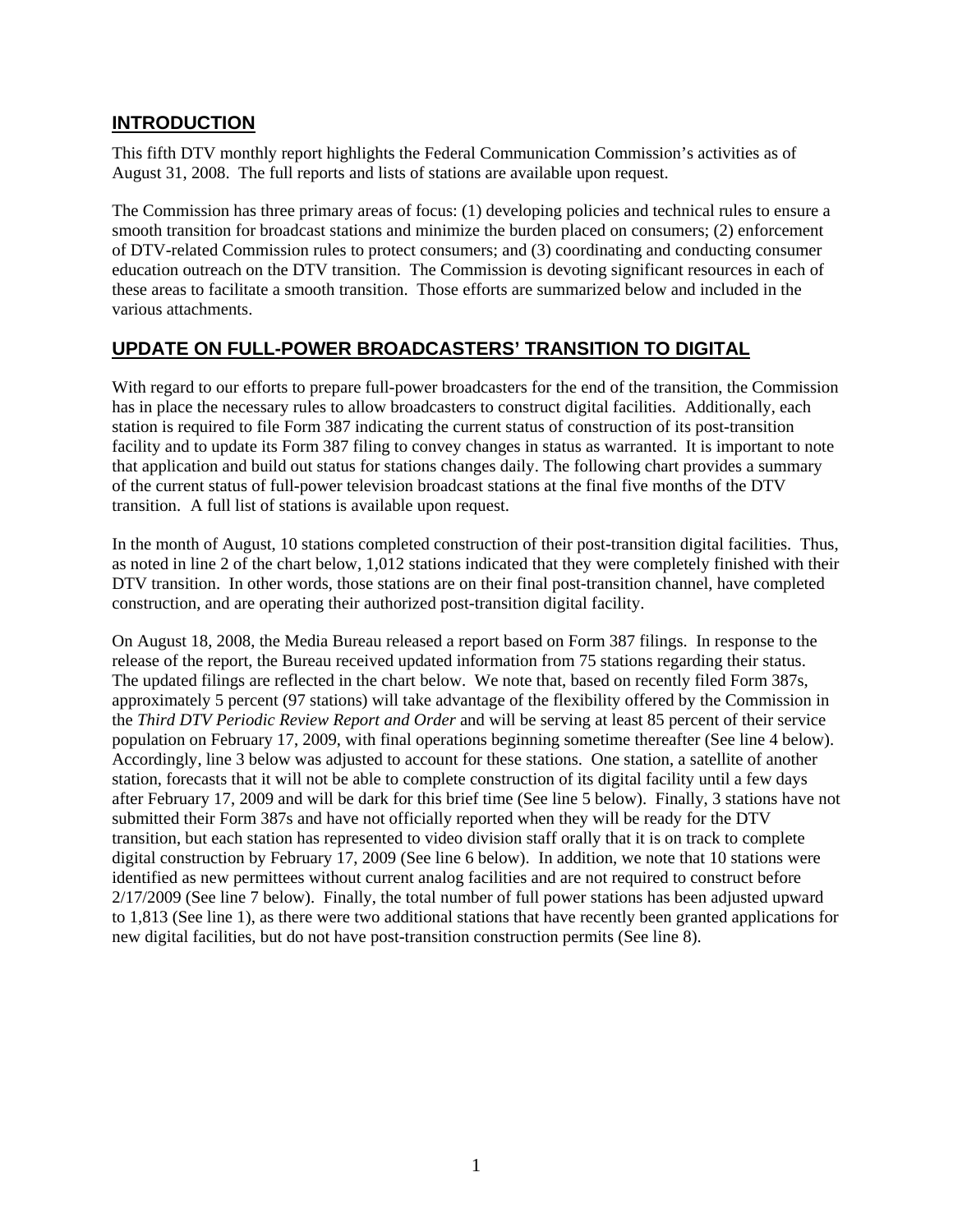| <b>FULL POWER STATION SUMMARY</b> |                                                                                                                                                                                     |      |      |  |  |
|-----------------------------------|-------------------------------------------------------------------------------------------------------------------------------------------------------------------------------------|------|------|--|--|
|                                   | <b>August</b><br>July                                                                                                                                                               |      |      |  |  |
| 1.                                | Total # of full power stations with DTV channels:                                                                                                                                   | 1811 | 1813 |  |  |
| 2.                                | Total # of stations with completed post-transition digital facilities:                                                                                                              | 1002 | 1012 |  |  |
| 3.                                | Total # of stations on-track to complete construction by 2/17/09:                                                                                                                   | 736  | 685  |  |  |
| 4.                                | Total # of stations expecting to serve at least 85% of their digital population<br>by 2/17/09 (with full construction completed after 2/17/09):                                     | 56   | 97   |  |  |
| 5.                                | Total # of stations expecting to complete construction by approximately<br>$2/21/09$ :                                                                                              |      |      |  |  |
| 6.                                | Total # of stations not filing Form 387:                                                                                                                                            | 3    | 3    |  |  |
| 7.                                | Total # of new DTV stations with construction deadlines after 2/17/09<br>(4/3/2009, 4/10/2009, 6/28/2009, 8/11/2009, 8/24/2009, 9/20/2009, 12/6/2009,<br>1/10/2010, and 7/20/2010): | 10   | 10   |  |  |
| 8.                                | Total # of recently granted applications for new digital stations:                                                                                                                  | 3    | 5    |  |  |

# **UPDATE ON TECHNICAL AND POLICY ACTIONS**

The Media Bureau continues to process maximization applications and requests for new channels. As of August 31, 2008, 253 maximization applications have been granted, and 34 Notices of Proposed Rulemaking for new channels have been released, with 4 dismissed. Additionally, as reported by the Media Bureau in August, 106 stations indicate they plan to reduce analog service and 88 stations plan to terminate analog transmissions prior to 2/17/2009. As of August 31, 2008, 49 stations have been granted permission to reduce analog service with 28 having already reduced analog service. Additionally, as of August 31, 2008, 18 stations have been granted permission to turn off their analog stations with 8 stations already shutting down their analog operations.

Below is a summary of the other technical and policy actions taken with regard to the DTV transition in August 2008. A complete Policy and Technical Actions document is available upon request.

#### **Policy and Technical Actions August 2008 Updates**

- **Applications for DTV Facilities** In August 2008, the Video Division of the Media Bureau processed 141 modification and license applications for DTV facilities. As of August 31, 2008, the total number of modification and license applications processed by the Video Division since 1997 is 5471.
- **Applications for Construction Permits** In August 2008, the Commission received approximately 6 construction permit applications from stations implementing their post-transition facilities. As of August 31, 2008, the total number of applications to implement post-transition facilities received is 706.
- **DTV Build Out** In August 2008, the Media Bureau released a report on the status of the digital build out by full power television stations. The report showed that over 96 percent of active full power television stations are either fully operational with digital service or are on track to have their full digital service operational by February 17, 2009.
- **NTIA Certified Converter Boxes** In August 2008, NTIA announced certification of 20 converter boxes including 20 that are capable of analog pass though. In total, as of August 31, 2008, NTIA has certified 149 converter boxes including 75 that are capable of analog pass through.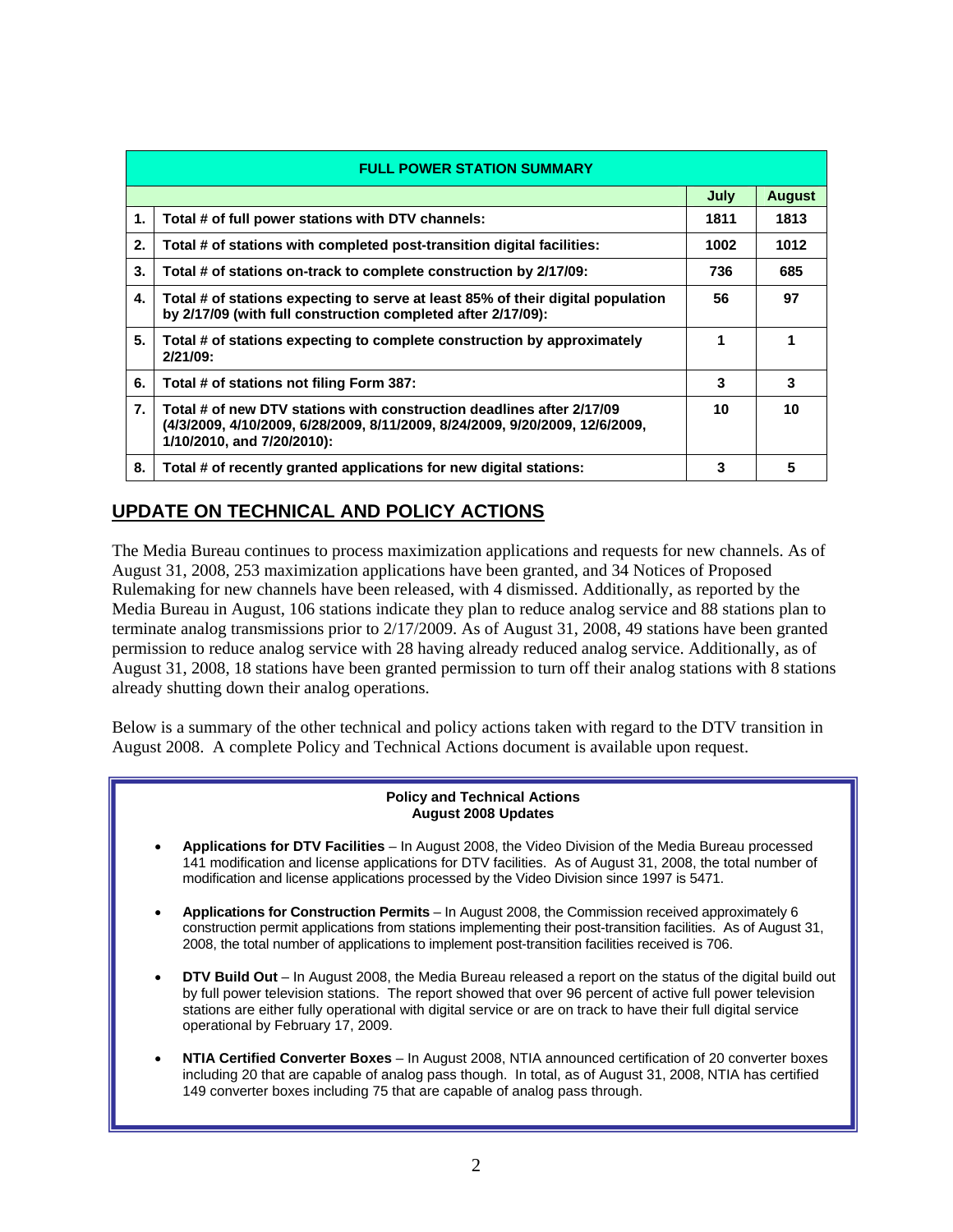# **UPDATE ON LOW-POWER BROADCASTERS' TRANSITION TO DIGITAL**

The Commission continues to process digital companion channel and digital flash cut applications for low power stations. As of August 31, 2008, 236 low power stations are operating in digital, with 5 new stations licensed in July. The chart below summarizes the current information related to Class A, low power, and TV translator stations. Additional information by station type and a full list of low power stations is available upon request.

| <b>LOW POWER STATION SUMMARY</b><br>As of 8.31.2008                                                                    |       |               |  |
|------------------------------------------------------------------------------------------------------------------------|-------|---------------|--|
|                                                                                                                        | July  | <b>August</b> |  |
| Total # of Class A, LPTV & TV Translator Stations:                                                                     | 7,088 | 7,088         |  |
| Total # of licensed digital Low Power stations (both "Digital Companion Channel" and<br>"Digital Flash Cut" stations): | 231   | 236           |  |
| Total # of stations with granted digital applications:                                                                 | 1,860 | 1,900         |  |
| Total # of stations with accepted/pending digital applications:                                                        | 186   | 199           |  |
| Total # of stations with no digital application filed or application dismissed:                                        | 4,811 | 4,753         |  |

# **INDUSTRY OUTREACH EFFORTS**

Broadcast stations must electronically report their consumer education efforts to the Commission on a quarterly basis by filing Form 388 electronically in a database that is publicly available. These reports must also be placed in the broadcaster's public file and on their website. Broadcasters will file the next Form 388 on October 10, 2008, reporting data for the previous quarter. A summary of that data will be provided in November, when we report data from October 2008.

# **ENFORCEMENT**

The Commission's DTV-related enforcement efforts have focused on protecting consumers from unknowingly buying televisions that will not receive full-power broadcast stations following the transition. There are three specific areas of enforcement: (1) the labeling of analog-only televisions; (2) the prohibition on importing and shipment of analog-only televisions; (3) the V-Chip requirement for digital televisions. In addition, we have begun conducting informational interviews of store managers to assess the employee training and consumer education efforts of retailers participating in the NTIA converter box coupon program.

#### **A. Labeling Enforcement**

| <b>Labeling Inspections</b> |               |                      |  |
|-----------------------------|---------------|----------------------|--|
|                             | <b>August</b> | <b>Total to Date</b> |  |
| <b>Retail Stores</b>        | 129           | 3.978                |  |
| <b>Websites</b>             | 33            | 72                   |  |
| <b>Citations</b>            | 3             | 369                  |  |

Note: Due to the fact that generally retailers are not FCC licensees, citations must be issued prior to proposing monetary penalty via a Notice of Apparent Liability (NAL).

#### **B. DTV Tuner Mandate**

The Enforcement Bureau continues to ensure that no manufacturers import and ship analog-only television receivers and equipment. In August, two new NALs for apparent violation were issued to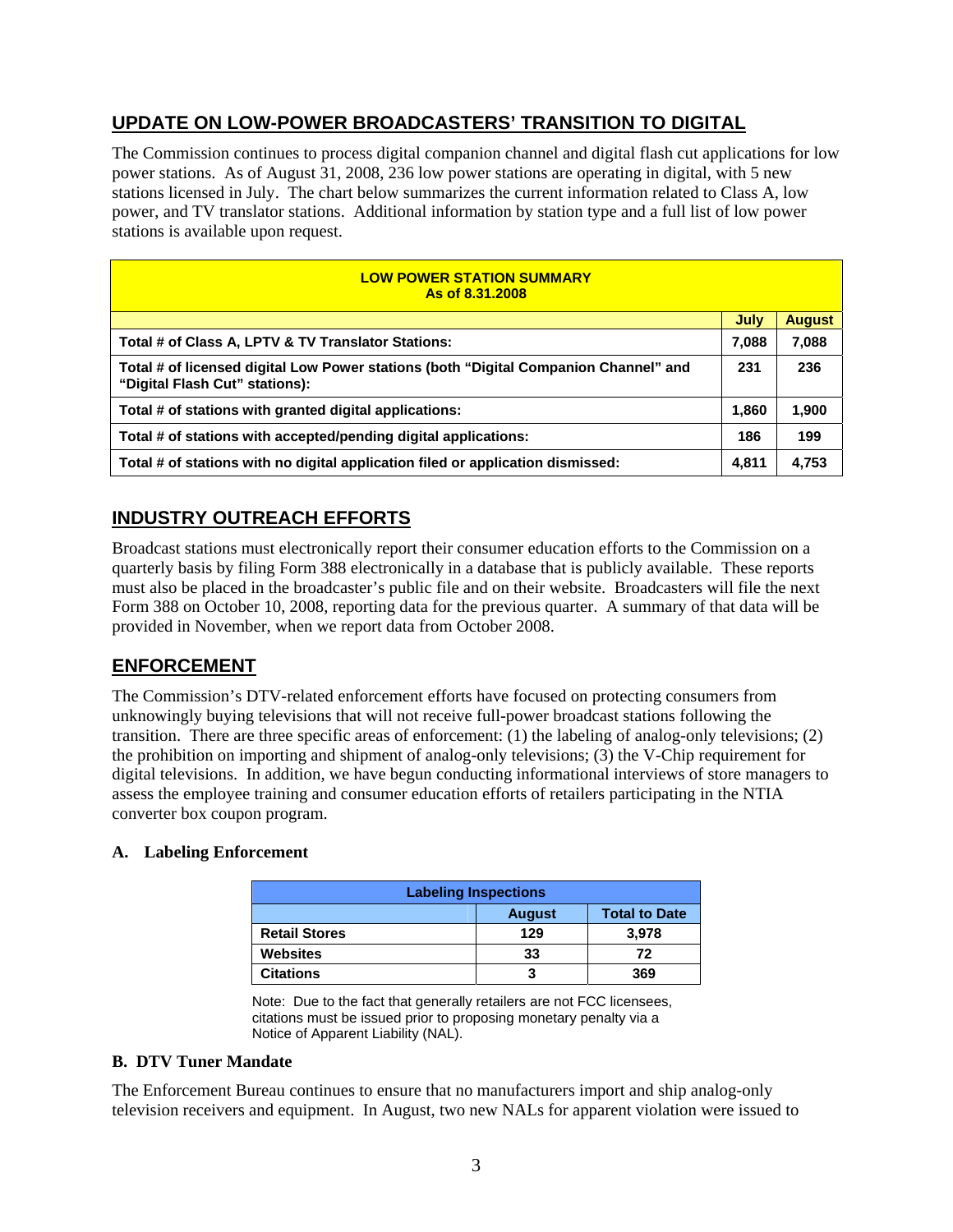Hannspree North America, Inc., and Invision Industries, Inc., for a total of \$336,450. These NALs bring the total to date to five. Previous NALs were issued to Precor, Syntax Brillian Corp., and Regent USA, Inc. Precor and Regent have paid \$421,550 combined, but Syntax Brillian has declared Chapter 11 bankruptcy. The Department of Justice must now file a proof of claim at the appropriate time in the company's bankruptcy proceeding to establish a claim for collection purposes.

#### **C. V-Chip Requirements**

The Commission's rules require digital television manufacturers to include the V-Chip in their equipment and to ensure that their devices can adjust to changes in the content advisory system. We began investigating allegations that some manufacturers were not complying with our rules. We have released three NALs and eight consent decrees with manufacturers to resolve our investigations. The voluntary contributions from these orders totaled over \$3.7 million and payment has already been made to the U.S. Treasury. In addition, the manufacturers agreeing to consent decrees have undertaken significant compliance measures to remedy their past violations and prevent future ones.

#### **D. Retail Interviews**

As part of our follow-up on the requirements of the recent *DTV Consumer Education Order*, field agents across the country have been interviewing store managers at retail establishments offering digital-toanalog converter boxes. Below is a summary of those efforts.

| <b>Retail Interviews</b> |               |                      |  |
|--------------------------|---------------|----------------------|--|
|                          | <b>August</b> | <b>Total to Date</b> |  |
| Visits                   | 111           | 1.446                |  |
| <b>Interviews</b>        | 106           | 1.397                |  |

To date, as reflected graphically below, the Bureau has found that the majority of store managers interviewed are well-informed of the digital transition and the NTIA converter box coupon program. Some managers, however, appear to need additional training in certain areas, e.g., the need of some customers for new antenna equipment, the fact that many low-power television stations will not convert to digital broadcasting on February 17, 2009. Where such training issues arise, field agents are providing information tip sheets and conducting supplemental training sessions.



The Commission also has reviewed 35 retailer websites and contacted ten retailers selling converter boxes by telephone to assess whether they are providing accurate information to the public. We also are conducting compliance reviews of telecommunications carriers, manufacturers, and cable and satellite companies to verify that they have met our consumer education requirements. In addition, we are reviewing hundreds of broadcaster filings to determine whether they have complied with the DTV outreach requirements in the *DTV Consumer Education Order.*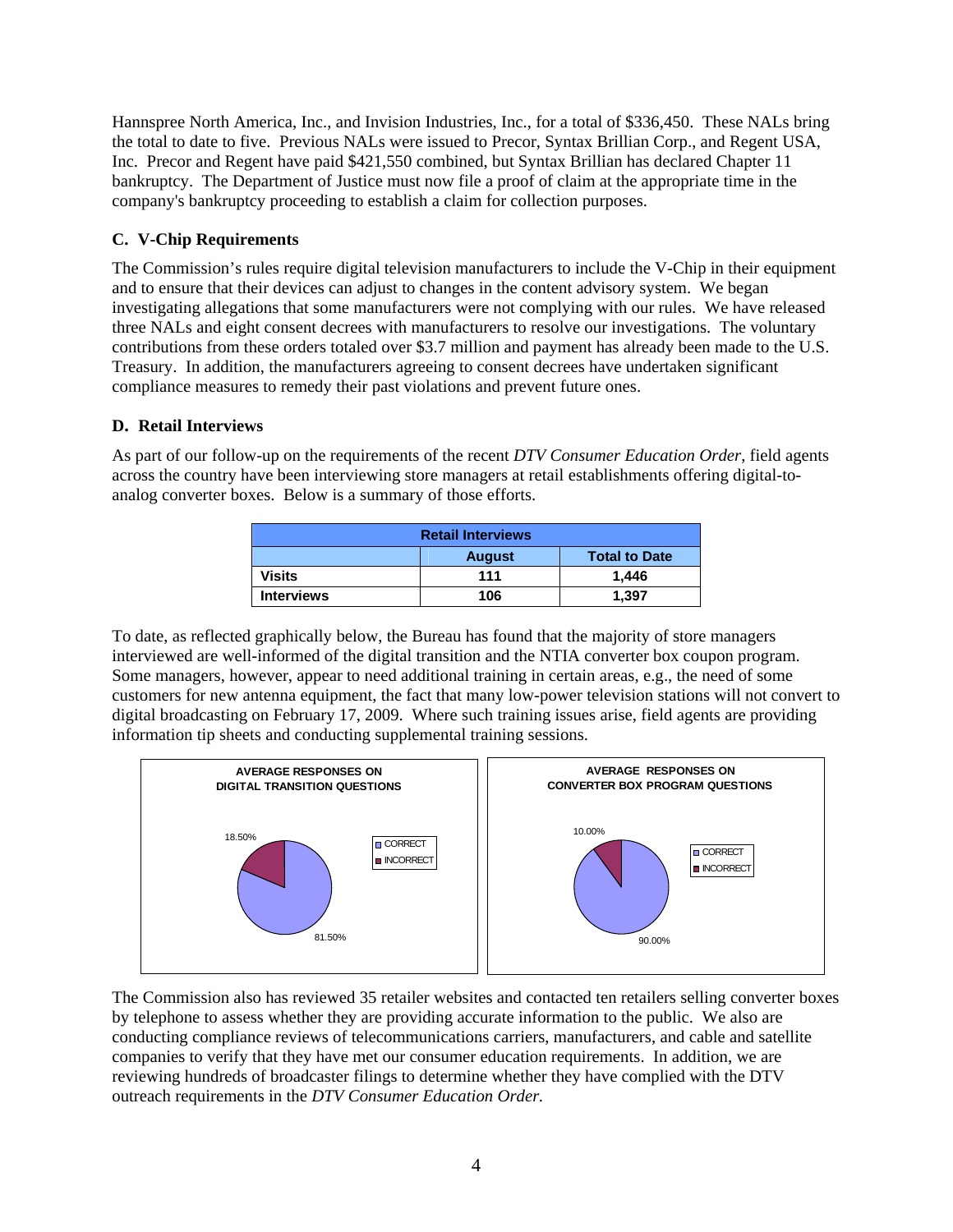Swift enforcement of all our DTV-related rules is critical to protecting consumers and reducing potential confusion. Our activities in this area will continue to be a priority. Please see **Attachment A** for a list of enforcement actions and a summary of our retailer interview responses through August 2008.

# **NATIONAL CONSUMER EDUCATION AND OUTREACH**

The Commission is actively and directly promoting consumer awareness through our own education and outreach efforts. Our efforts emphasize outreach to over-the-air consumers and other "hard to reach" populations, including senior citizens; non-English speaking and minority communities; people with disabilities; low-income individuals; and people living in rural and tribal areas. Commission staff has been working to form partnerships and commitments from a wide variety of sources – including other Federal Agencies, as well as Tribal, State and Local governments. Below is a summary of outreach efforts of the Commission on a national level for the month of August. A complete report of national outreach efforts is available upon request.

#### **A. Information Distribution**

A key part of the Commission's education and outreach efforts has been the development and distribution of consumer literature. These tools are a cost-effective means to provide information about the transition. In August, over 94,500 pages of DTV-related publications and posters were distributed. Additionally, as part of an agreement with the U.S. Postal Service, thousands of DTV transition posters were distributed to the US Postal Service and are being displayed for the public at Post Offices nationwide. The chart below summarizes the Commission's distribution efforts.

| <b>Distribution of Materials and Information</b> |               |                      |  |
|--------------------------------------------------|---------------|----------------------|--|
|                                                  | <b>August</b> | <b>Total to Date</b> |  |
| <b>Publications Distributed (Pages)</b>          | 94.552        | Over 5.6 million     |  |
| <b>Posters Distributed</b>                       | 25            | 41,251               |  |
| <b>Website Hits</b>                              | 6,397,784     | 35,298,312           |  |
| <b>Call Center Calls</b>                         | 146,107       | 1,188,873            |  |

Further, the number of website rose again in August, reflecting an increasing demand for Internet access to information on the DTV transition. Total call volume to the FCC in August 2008 was 146,107, which is a 336% increase since December 2007. The graphs below illustrate the call center calls and website hits since October 2007.



In addition, our most widely distributed DTV one-pager is available in 20 languages in addition to English, including: Spanish, Chinese, French, Korean, Russian, Tagalog, Vietnamese, Hmong, Japanese, Arabic, Cambodian, Navajo, Somali, Amharic, Yupik, Portuguese, Laotian, Creole, Kurdish, and Polish, as well as Braille and audio formats. The public can obtain copies of our various DTV publications, as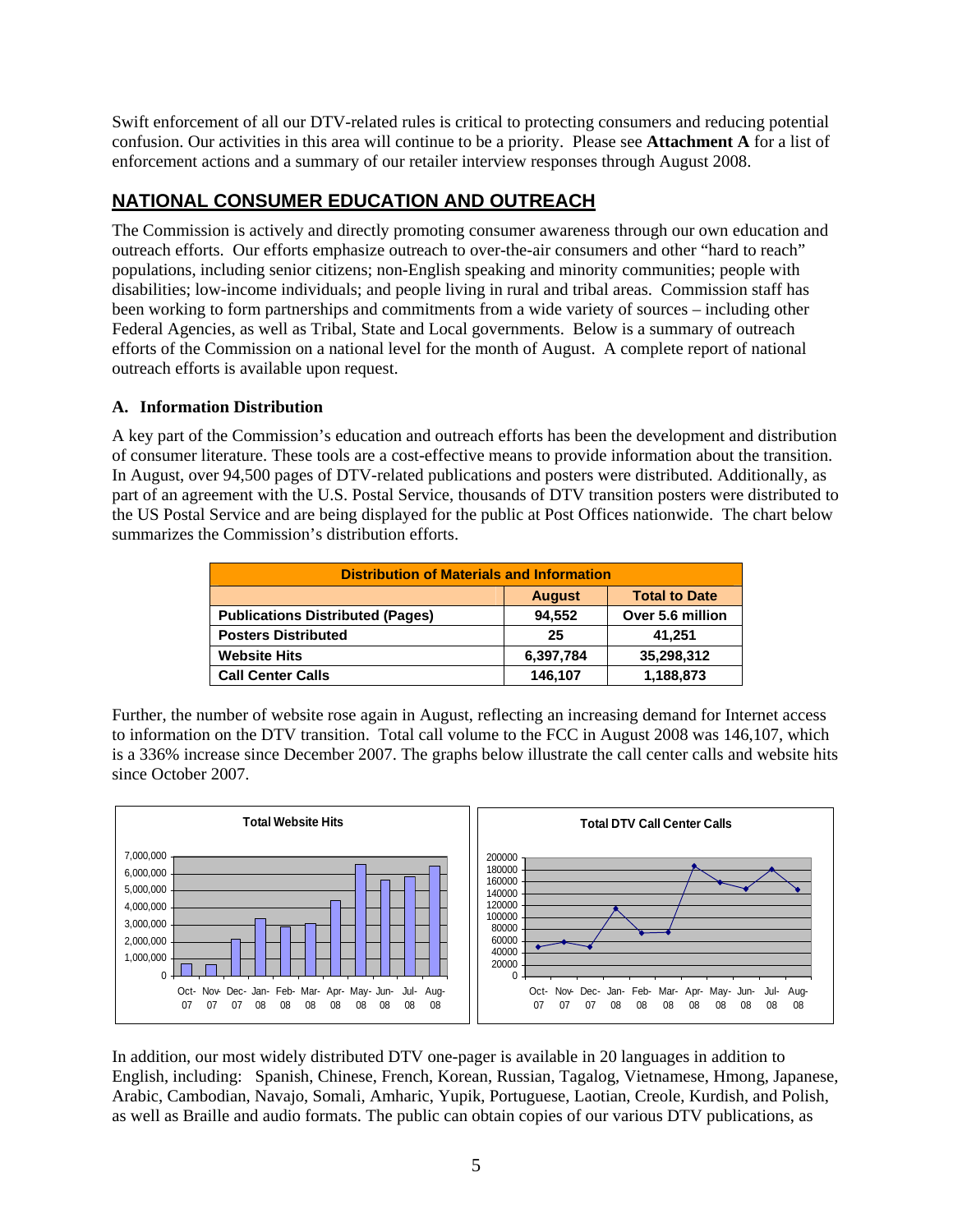well as access other information resources, by visiting our www.DTV.gov web page or by calling our Consumer Center toll-free at 1-888-CALL FCC.

#### **B. Media Outreach**

*Billboards:*Ketchum rolled out highway billboards on outdoor advertising space in five additional markets in August, and has now made agreements for donated space in a total of 55 markets. The new billboards went up in Duluth, MN, Springfield, MO, Yuma (El Centro), AZ, Kansas City, MO, and Dayton, OH.

*Public Service Announcements:* Ketchum has produced 18 English and Spanish radio public service announcements, of varying lengths, featuring FCC Commissioners. Ketchum distributed the PSAs to all full-power radio stations nationwide and the PSAs are available on DTV.gov as broadcast-quality downloads. Based on preliminary data, Ketchum indicates that, as of August 31, 2008, a total of 180 radio stations aired the PSA, resulting in over 36,000,000 audience impressions. This preliminary data translates into an estimated greater than 6% airing rate nationwide – or over 155,000,000 audience impressions nationwide. Ketchum has produced 12 English and Spanish television PSAs, of varying lengths, also featuring FCC Commissioners. They are being distributed to broadcasters and public access cable programmers nationwide. Ketchum has also produced a longer-form educational video. The television PSAs and educational video are viewable on www.DTV.gov and broadcast-quality versions are available, upon request, from the Commission.

#### **C. Participation in Events and Conferences and Utilization of FCC Field Offices**

| <b>Cumulative National Outreach Summary</b> |               |                      |  |
|---------------------------------------------|---------------|----------------------|--|
|                                             | <b>August</b> | <b>Total to Date</b> |  |
| <b>Visits</b>                               | 632           | 7,732                |  |
| <b>Awareness Sessions</b>                   | 163           | 1.765                |  |
| <b>Conferences, Events, &amp; Meetings</b>  | 113           | 482                  |  |
| <b>Media Interviews</b>                     | 15            | 101                  |  |
| <b>Partnerships</b>                         | 82            | 516                  |  |

As a subset of the numbers above of, in August, FCC field agents have visited 274 senior centers and 327 community centers, which frequently include large numbers of seniors, and gave 95 presentations. Thus far, Field Agents have visited 5,082 senior centers and 2,704 community centers and have given 1,221 presentations.

#### **D. Coordination with Federal, State, Tribal and Local entities and Community Stakeholders**

The Commission's ongoing collaboration with public and private sector agencies and organizations continues to produce positive results. Eighty-two DTV outreach commitments were obtained as a result of partnership activities in August 2008. A list of these commitments is available upon request.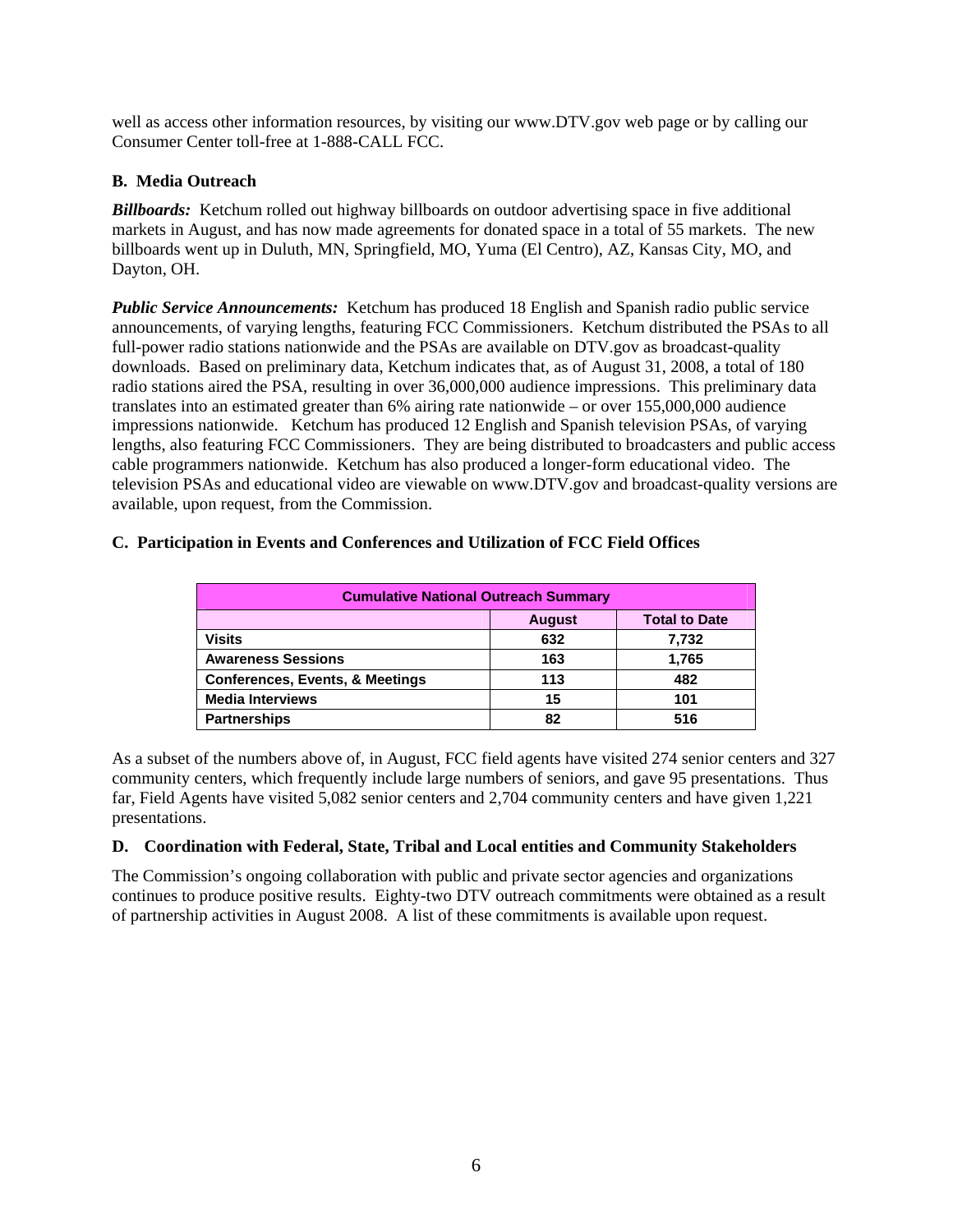# **STATE-BY-STATE CONSUMER EDUCATION AND OUTREACH**

The Commission continues its active outreach on the DTV Transition with a focus on over-the-air households with a particular emphasis on the hard to reach constituencies, including senior citizens, non-English speaking and minority communities; people with disabilities; low-income individuals; and people living in rural and tribal areas.

On August 18, 2008, Chairman Kevin Martin announced a new initiative to increase awareness about the upcoming transition to digital television in target television markets, including all those markets in which more than 100,000 households (or at least 15% of the households) rely solely on over-the-air signals for television. The five FCC Commissioners and other Commission staff will fan out to these and other markets to raise awareness and educate consumers in the days leading up to the digital television transition on February 17, 2009. At each stop, there will be a public event, such as a town hall meeting, workshop, or roundtable with an FCC Commissioner, to highlight the digital transition. In coordination with these visits, the FCC will work with local broadcasters and radio stations to increase the broadcasts of Radio and TV DTV Public Service Announcements. Particular emphasis is being placed on those groups that are most vulnerable in the transition: Seniors, People Living in Tribal and Rural Areas, People with Disabilities, Individuals with Low-Incomes, Minorities and Non-English Speakers.

Additionally, the FCC launched a "Speakers Bureau" to provide groups and organizations throughout the country a convenient way to request speakers to discuss the upcoming transition to Digital Television (DTV) at their meetings and events. The Speakers Bureau is the latest addition to the FCC's DTV outreach effort. The Commission will provide speakers, without cost, to any group requesting one. To date, we have received over 40 requests for speakers. The requests are being handled by staff traveling for conferences and events, as part of the outreach for our town hall meetings, and by our field agents.

Taking all of these new initiatives and the existing outreach effort into account, for September and October, there are 90 Awareness Sessions planned, with FCC staff attending 30 Conferences, Events or Meetings. Additionally, FCC Field Offices have 145 presentations scheduled in the days ahead. Please see **Attachment B** for detailed information on the public education efforts of the Commission on a stateby-state basis.

# **THE EARLY TRANSITION IN WILMINGTON, NORTH CAROLINA**

The stations in Wilmington, NC transitioned to digital on September 8, 2008. Over the last month, Commission staff continued to focus on at risk constituencies and key messaging in Wilmington. Additional events during this time period included presentations at rotary clubs, pantries, meals on wheels facilities, fire departments and an exhibit at a Wilmington Sharks game. The Commission's outreach efforts also focused on continuing efforts to help at risk constituencies order and install the digital to analog converter box. Outreach highlights include numerous converter box coupon sign up events at libraries, churches and social services agencies. The FCC sponsored a town hall event focused on educating consumers about closed captioning in the digital television era. Also during August, broadcasters conducted two "soft tests" to assess consumer awareness.

**Attachment C** provides an overview and analysis of the consumer calls received through the first five days of the transition. Additional information on the Wilmington transition will be provided in next month's report.

Below is a summary of activities taken in Wilmington during the early transition period. Additional detail regarding the outreach is listed in **Attachment D.**